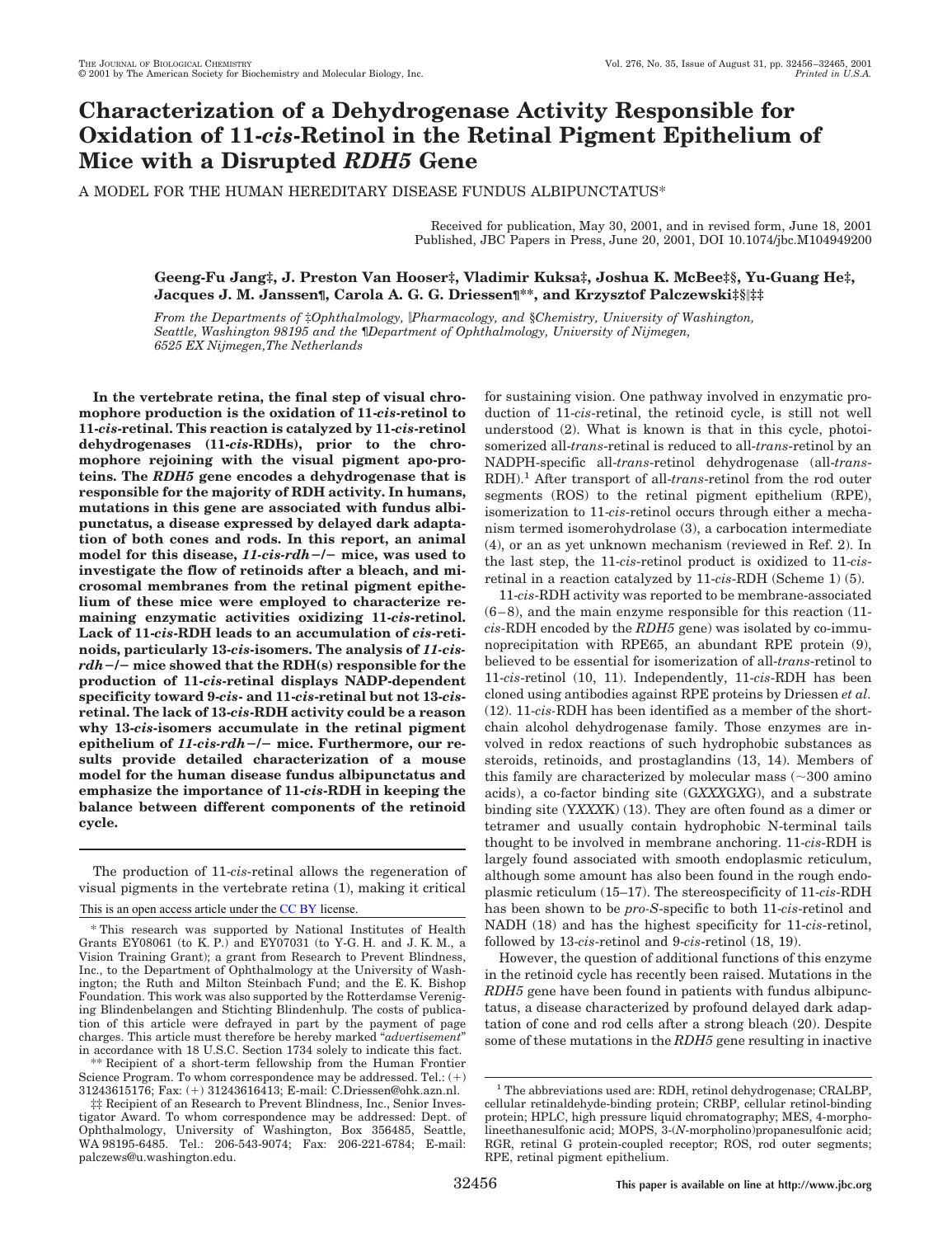



SCHEME 1. **Redox reactions catalyzed by mouse 11-***cis***-RDH.** 11-*cis*-RDH is a NAD-specific enzyme, whereas other enzymes in the RPE utilize NADP to produce 11-*cis*-retinal, which is transported to ROS to regenerate rhodopsin.

enzyme, patients harboring null mutations ultimately recover their visual pigments. Therefore, 11-*cis*-retinal must be produced by alternative dehydrogenase-catalyzed oxidation of 11 *cis*-retinol that compensates for the loss of RDH5 (18, 21, 22). In accord with these results, transgenic mice missing the *RDH5* gene also display delayed dark adaptation, but only at very high bleach levels (23). The molecular characterization of this other dehydrogenase(s), however, has not yet been carried out. A remarkable phenotype of *11-cis-rdh/* mice is the accumulation of 11-*cis*-retinol/13-*cis*-retinol and 11-*cis*-retinyl/ 13-*cis*-retinyl esters. This has led to the suggestion that 11-*cis-*RDH could also be important in eliminating 13-*cis-*retinoids from the RPE (23). Furthermore, the *RDH5* gene has recently been found widely expressed in non-ocular tissues (24–27). Due to this wide expression, it has been hypothesized to catalyze the oxidation of 9-*cis*-retinol in tissues in which 11-*cis*-retinoids are not present. It is also worth noting that the expression levels are much lower in these tissues compared with the RPE, yet 11-*cis*-RDH has not been detected by immunocytochemistry in cells of the retina other than RPE using both polyclonal (22) and monoclonal<sup>2</sup> antibodies. This observation, in conjunction with the fundus albipunctatus phenotype, suggests that the 11-*cis*-RDH present in the RPE is involved in the production of 11-*cis*-retinal for both rod and cone cells. 11-*cis*-RDH could be also important for the photochemical production of 11-*cis*-retinal from all-*trans*-retinal by the retinal G protein-coupled receptor  $(RGR)$  of RPE and Müller cells  $(28, 29)$ . Recently, Fong and co-workers (30) have shown that 11-*cis*-RDH co-purifies with RGR. The possible role 11-*cis*-RDH plays in this complex could be the reduction of 11-*cis*-retinal to 11-*cis*-retinol, which is stored in a form of 11-*cis*-retinyl esters.

In this study, we investigated the effects of age and light conditions on 11-*cis*- and 13-*cis*-retinoid accumulations in *11*  $cis$ - $rdh$ <sup>-</sup>/- mice. We then evaluated the flow of retinoids in the eyes of these mice after an intense bleach. Isolated RPE membranes from  $11$ -cis-rdh- $/$ - mice were used to investigate the presence of an alternative oxidation enzyme(s), stereospecificity and isomeric retinoid preference, and the effect of the lack of 11-*cis*-RDH on the isomerization reaction. These studies revealed potential mechanisms by which 13-*cis*-retinol is produced and provide an extensive characterization of an alternative dehydrogenase enzyme responsible for 11-*cis*-retinal production.

### MATERIALS AND METHODS

*11-cis-rdh Mice—*All animal experiments were approved by the University of Washington Animal Care Committee and conformed to the recommendations made by the American Veterinary Medical Association Panel on Euthanasia. The animals were maintained under a 24-h dark and/or 12-h light-dark cycle. All manipulations were performed under dim red light employing a Kodak No. 1 safelight filter (transmittance,  $>560$  nm). *11-cis-rdh-/-* mice were derived from a 129/Sv embryonic stem cell line generated by homologous recombination with a targeting vector that eliminated exons I, II, and III (23). Chimeric male mice were mated with C57BL/6 females and maintained as a recombinant inbred line. Progeny of matings were genotyped by RDH5-specific primers and polymerase chain reaction (23). Typically, 1–2-month-old mice were used in all experimental procedures. All procedures were performed as described previously (31).

*Retinoid Extraction and Analysis—*All procedures were performed under dim red light as described previously (11, 23, 31, 32). In addition to previously described methods, retinoid analysis was performed on an HP1100 liquid chromatograph equipped with a diode array detector and HP Chemstation (A.07.01) software, allowing identification of retinoid isomers according to their specific retention times and absorption maxima. A normal-phase column (Beckman Ultrasphere Si 5  $\mu$ , 4.6  $\times$  250 mm) and an isocratic solvent system of 0.5% ethyl acetate in hexane (v/v) for 15 min followed by 4% ethyl acetate in hexane for 60 min at a flow rate of 1.4 ml/min (total, 75 min) with detection at 325 nm allowed the separation of 11-*cis*-retinyl esters, 13-*cis*-retinyl esters, and all*trans*-retinyl esters at 20 °C.

*Preparation of Retinyl Palmitates*—Retinols (1 µmol) were dissolved in dry dichloromethane (dried and distilled over  $CaH<sub>2</sub>$ ) (5 ml), and 3  $\mu$ mol of diisopropylethylamine and 2  $\mu$ mol of palmitoyl chloride (Aldrich/Sigma) were added to the reaction mixture, which was kept on ice for 24 h with occasional shaking. The reaction mixture was washed with  $3 \times 5$  ml of water, 5 ml of saturated Na<sub>2</sub>CO<sub>3</sub>, and was dried with anhydrous MgSO<sub>4</sub>. Organic solvent was dried under a stream of argon, and esters were dissolved in hexane and purified employing HPLC.

*Preparation of Mouse RPE Microsomes—*Fresh mouse eyes were enucleated immediately after either cervical dislocation or  $CO<sub>2</sub>$  asphyxiation. Typically 30–40 eyes were dissected for each preparation. The anterior segment, vitreous, and retina were carefully removed by microdissection. RPE cells were separated by placing 12 dissected eyecups in 400  $\mu$ l of 10 mM MOPS, pH 7.0, 250 mM sucrose, 1 mM dithiothreitol, and  $1 \mu$ M leupeptin with vigorous shaking for 20 min. The eyecups were then gently brushed with a fine brush to further dislodge RPE cells. The cell suspension was removed, another aliquot of 400  $\mu$ l of MOPS buffer was added, and the eyecups were shaken again for 20 min at room temperature. The cell suspensions were combined and subjected to glass-glass homogenization. The homogenate was centrifuged at 10,000  $\times$  g for 10 min, and then the supernatant was centrifuged at  $275,000 \times g$  for 1 h. The pellet was reconstituted in 200  $\mu$ l of 10 mm MOPS, pH 7.0, 1 mm dithiothreitol, and 1  $\mu$ M leupeptin and homogenized (glass-glass) again. The protein concentration (typically 0.5–1 mg/ml) was determined using the Bradford method (33).

*Preparation of Pro-S-[4-<sup>3</sup> H]NADH, Pro-R-[4-3 H]NADPH, and Pro-S- [4-3 H]NADPH—*Syntheses of *pro-S*-[4-<sup>3</sup> H]NADH and *pro-S*-[4- 3 H]NADPH were carried out with L-glutamic dehydrogenase (Sigma), NAD, and NADP (Sigma), respectively, and L-[2,3-3H]glutamic acid (PerkinElmer Life Sciences) as described previously (22). Synthesis of *pro-R*-[4-3 H]NADPH was prepared from [4-3 H]NADP and L-glutamic acid, employing L-glutamic dehydrogenase (18).

*Preparation of Pro-R-[4-<sup>3</sup> H]NADH—*The preparation of *pro-R*-[4- 3 H]NADH was accomplished by utilizing the *pro-R*-specific yeast alcohol dehydrogenase (Sigma) to reduce NAD with [1-<sup>3</sup> H]EtOH (ARC). Yeast alcohol dehydrogenase (1.5 mg in 1.2 ml of 25 mM bis-tris-propane, pH 8.8, 0.1% bovine serum albumin) was mixed with NAD (14  $\mu$ mol in 70  $\mu$ l of  $\rm H_{2}O$ ) and [1-<sup>3</sup>H]EtOH (100 mCi/mmol, 0.25 mCi in 250  $\mu$ l of H<sub>2</sub>O), and the mixture was incubated at room temperature for 45 min. The reaction was stopped by addition of 1.5 ml of MeOH, and the resulting mixture was dried in a Speedvac. The residue was dissolved in 700  $\mu$ l of H<sub>2</sub>O, flash-frozen with liquid nitrogen, and again dried in the Speedvac. This was repeated once more to ensure the complete removal of residual [1-<sup>3</sup> H]EtOH. The product was purified on a Mono Q HR 5/5 column (Amersham Pharmacia Biotech) equilibrated with 10 mM bistris-propane, pH 7.3, using a linear gradient of 0–500 mM NaCl over 60 min at a flow rate of 1 ml/min. Concentrations of NADH and NADPH (pH 7.4) were determined using  $\epsilon = 6220$  at 340 nm, and concentrations of NAD and NADP (pH 7.4) were determined using  $\epsilon = 18,000$  at 260 nm (34). [4<sup>-3</sup>H]NADH and [4<sup>-3</sup>H]NADPH (100-250  $\mu$ M) were stored at  $-20$  or  $-80$  °C in their original elution buffers.

*RDH Assays for Mouse RPE Microsomes—*Activities of RDH in RPE <sup>2</sup> K. Palczewski, unpublished data. **2** A. Palczewski, unpublished data. **2** A. Palczewski, unpublished data.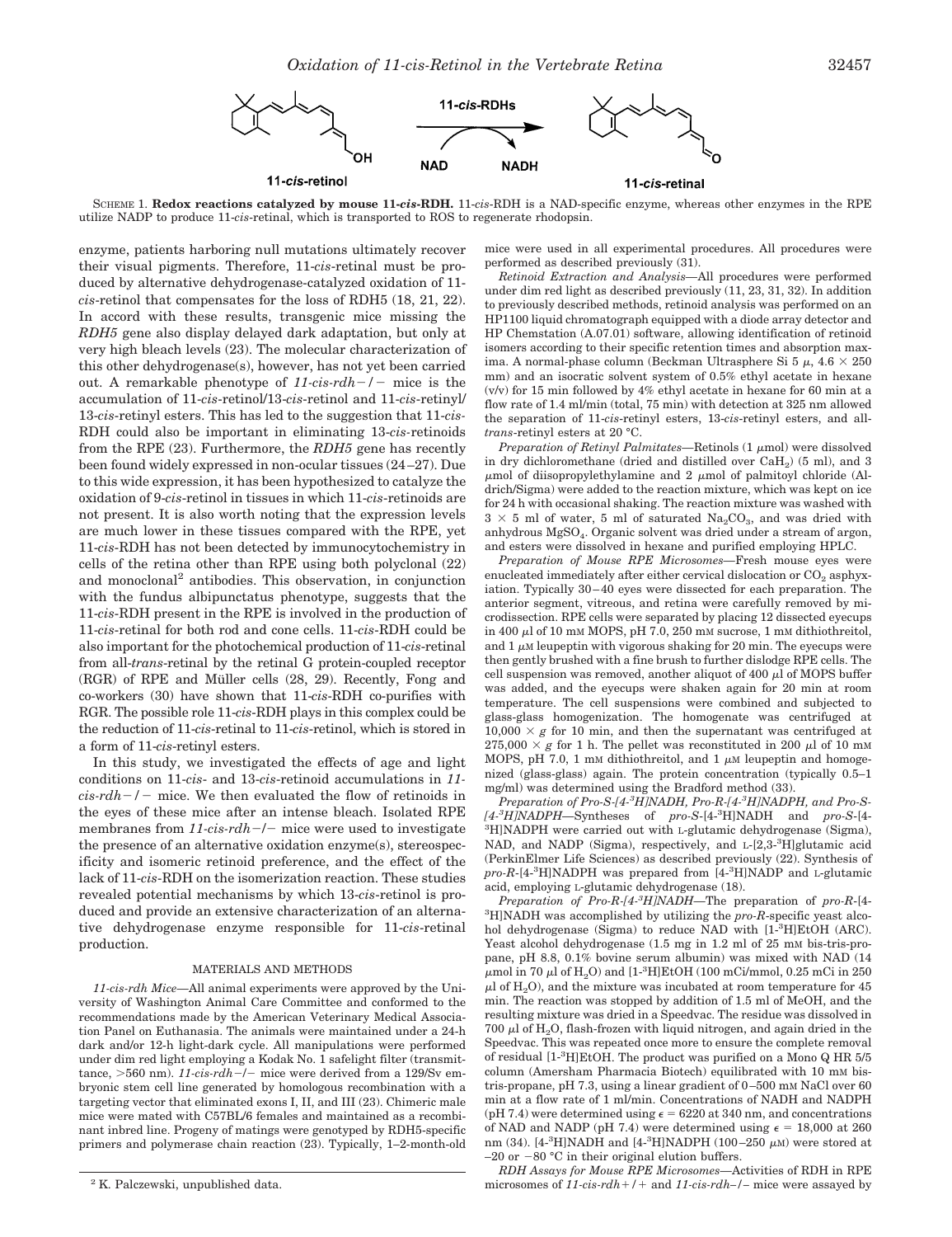

FIG. 1. **Chromatograms for separation of retinyl palmitate, retinal oxime, and retinol standards.** *Peak 1,* 13-*cis*-retinyl palmitate; *peak 2,* 11-*cis*-retinyl palmitate; *peak 3,* all-*trans*-retinyl palmitate; *peak 4, syn*-11-*cis*-retinal oxime; *peak 5, syn*-all-*trans*-retinal oxime; *peak 6, syn*-9-*cis*-retinal oxime; *peak 7, anti*-11-*cis*-retinal oxime; *peak 8, anti*-9-*cis*-retinal oxime; *peak 9, anti*-all-*trans*-retinal oxime; *peak 10,* 11-*cis*retinol; *peak 11,* 9-*cis*-retinol; *peak 12,* all-*trans*-retinol. *Insets,* UV/visible spectra of *peaks 1, 2,* and *3*.

monitoring the production of [15-3 H]retinol (reduction of retinal) (18). The reduction reaction mixture (100  $\mu$ ) contained MES (final concentrations, 62–66 mM, pH 5.5), dithiothreitol (1 mM), *pro-R* (or *pro-S*)-[4-  ${}^{3}$ H]NADH (21  $\mu$ M) or *pro-R* (or *pro-S*)-[4- ${}^{3}$ H]NADPH (21  $\mu$ M), 11-cis $rdh + l + (2.2-3.8 \mu g)$  or  $11-cis-rdh - l - (3.2-5.4 \mu g)$  mice RPE microsomes in the presence or absence of NAD(P)H (420  $\mu$ M), and 2  $\mu$ l of retinal  $(132 \mu)$  substrate stock was added last to initiate the reaction. The reaction was incubated at 34–37 °C for 50 min and then terminated with 400  $\mu$ l of methanol, 100  $\mu$ l of 1 M NaCl and extracted with 500  $\mu$ l of hexane. Radioactivity was measured in 400  $\mu$ l of the organic phase by scintillation counting. In some cases, 400  $\mu$ l of the upper phase was removed and dried down by a stream of argon or by Speedvac. The residue was dissolved in 120  $\mu$ l of hexane, and 100  $\mu$ l of the hexane solution was analyzed by HPLC using 10% ethyl acetate in hexane to confirm the formation of the corresponding retinol. The retinol fractions were collected and subjected to scintillation counting.

*RDH Assays for Bovine RPE Cytosol—*Bovine RPE cytosol was prepared as described previously (35). The resulting cytosol was adjusted with  $CaCl<sub>2</sub>$  and  $MgCl<sub>2</sub>$  (final concentration of both, 1 mM) and centrifuged at  $146,000 \times g$  for 50 min. The supernatant was then filtered through a 0.22  $\mu$ m Millex-GV filter (Millipore), and 30  $\mu$ l (1.32  $\mu$ g/ $\mu$ l) of the filtrate was used for RDH assays as described above.

*Isomerization of All-trans-retinol to 11-cis-retinol Using Mouse RPE Microsomes—*The assay used for determining isomerization to 11-cisretinol was reported previously (35–37). Briefly, the reaction mixture, containing 1% bovine serum albumin, 30 mM bis-tris-propane, pH 7.5, 1 mM ATP, 15  $\mu$ M apo-rCRALBP, 40  $\mu$ l of mouse RPE (typically ~20–40)  $\mu$ g of total protein), and 10  $\mu$ M all-*trans*-retinol (in dimethylformamide), was incubated for 2 h at 37 °C. The reaction was quenched using 300  $\mu$ l of MeOH, and retinoids were extracted with 200  $\mu$ l of hexane. The mixture was shaken vigorously for 2 min and then centrifuged at 14,000 rpm for 4 min for phase separation. The upper organic layer was removed, and an aliquot of 100  $\mu$ l was analyzed by HPLC using 10% ethyl acetate in hexane.

#### RESULTS

*Separation of Retinoids—*To analyze the retinoid flow in *11-cis-rdh* mice, and for the biochemical assays used in this study, retinoids were separated using two chromatographic conditions. In the first system, the concentration of the modifier solvent, ethyl acetate, was initially set at 0.5% in hexane to separate 13-*cis*-, 11-*cis*-, and all-*trans*-retinyl esters and then increased to 4% in hexane (Fig. 1). The separation of 13-*cis*from 11-*cis*-retinyl esters was particularly challenging, and only partial separation of these esters was accomplished (identified by characteristic UV/visible spectra). 11-*cis*-Retinol and 13-*cis*-retinol could not be separated by employing this system given that both retinols always co-elute, whereas all other retinoids were separated to baseline. Partial separation of 11-*cis*-retinol and 13-*cis*-retinol was accomplished using an isocratic elution system of 10% ethyl acetate in hexane, as discussed below. In addition, all retinoids were identified by co-elution with authentic retinoids and in many cases by mass spectrometry. With this separation technique, we analyzed changes in retinoid concentration *in vivo* using 11-cis-rdh-/mice and  $11\text{-}cis\text{-}rdh + / +$  mice as controls.

*Retinoids in 11-cis-rdh Mice—*Previous analysis of retinoids in *11-cis-rdh-/-* mice revealed a high accumulation of *cis*retinyl esters as compared with *11-cis-rdh*+/+ mice, whereas *11-cis-rdh*-*/–* mice showed intermediate characteristics (23). The ester hydrolysis of *cis*-retinyl esters, however, introduced uncontrollable spontaneous isomerization of retinoids. In this study, we used 1–2-month-old animals reared under 24-h dark and/or 12-h light-dark cycle. HPLC separation profiles of *11*  $cis$ - $rdh$  –/– and 11-cis- $rdh$  +/ + mice are presented in Fig. 2. In the eyes of  $11$ -cis-rdh $-/-$  mice, retinyl ester concentration increased 4.2-fold compared with *11-cis-rdh*-*/*- mice. Onemonth-old  $11\text{-}cis\text{-}rdh$  –  $/$  mice contained prominently higher concentrations of 13-*cis*-retinyl esters and 11-*cis*-retinyl esters (Fig. 2). This result was in agreement with previous studies  $(23)$ . For  $11$ -cis- $rdh+/-$  mice, only a minimally elevated absorption was observed in the region that corresponds to *cis*retinyl esters. Such minimal peaks and the breakthrough of the column raised uncertainty about the origin of this absorption. However, if these peaks are indeed *cis*-retinyl esters, they are in trace amounts compared with all-*trans*-retinyl esters. For further identification, the *cis*-retinyl ester peaks from *11-cis* $rdh-/-$  mice were collected and chemically isomerized using I2. This resulted in the decrease in *cis*-retinyl esters and production of all-*trans*-retinyl and 13-*cis*-retinyl esters in our experimental conditions in a ratio of 3:1, respectively (Fig. 2, *inset*). Hence,  $15\%$  of the *cis*-retinyl esters in  $11$ -cis-rdh-/-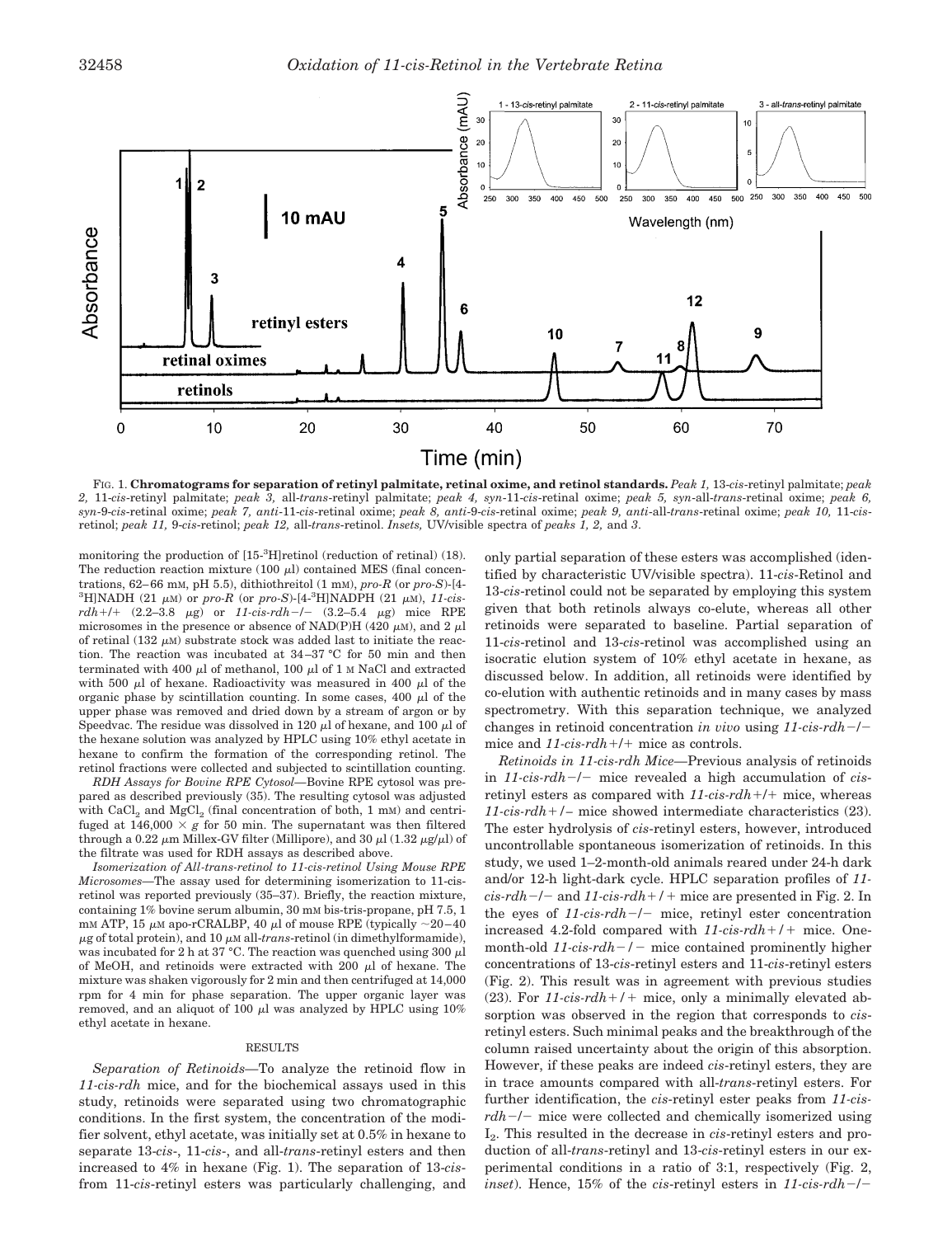

FIG. 2. **HPLC separation of retinoids for 1-month-old** *11-cis-rdh* **mice.** *A, 11-cis-rdh*/ reared under 12-h light-dark cycle. *Inset,* chemical isomerization of collected 11-*cis*- and 13-*cis*-retinyl esters employing I2 (see under "Materials and Methods"). *Peak 1,* 13-*cis*-retinyl ester; *peak 2,* 11-*cis*-retinyl ester; *peak 3,* all-*trans*-retinyl ester; *peak 4, syn*-11-*cis*-retinal oxime; *syn*-all-*trans*-retinal oxime; *peak 7, anti*-11-*cis*-retinal oxime. *B, 11-cis-rdh*-*/*- reared under 12-h light-dark cycle.

mice are present as 11-*cis*-retinyl esters. No significant amounts of free retinols were observed in fresh samples, as compared with the previous studies. This could be a result of longer time periods between eye dissection and analysis in the original studies.

*The Effect of Light and Age on the Accumulation of cis-Retinyl Esters—*The question arose whether the formation of *cis*-retinyl-esters is dependent on age and exposure of eyes to light. Therefore, three groups of  $11\text{-}cis\text{-}rdh$  – mice were reared under different light regimens. The first group was reared under a 12-h light-dark cycle. HPLC retinoid analysis confirmed that under these conditions,  $11-cis\text{-}rdh$  -/- mice stored their esters predominantly in the *cis*-retinyl conformation (Fig. 3*A*). Retinoid analysis of the second group, reared under 24-h dark, also showed the presence of retinyl esters predominantly in the *cis*-retinyl conformation. The third group, reared under 24-h dark, but exposed to seven light flashes (each bleaching  $\sim$ 40% of rhodopsin) and subsequently darkadapted for 12 h also had a high concentration of *cis*-retinyl esters present in the posterior pole of the eye. Representative chromatograms are presented in Fig. 3*A*. No differences were observed compared with control *11-cis-rdh*-*/*- mice reared under 24-h dark and/or a 12-h light-dark cycle (results not shown). Hence, exposure to light does not influence the retinyl ester conformation in  $11\text{-}cis\text{-}rdh$  –/– mice.

To investigate the effect of age on the accumulation of *cis*-

retinyl esters, 2-week-old, 3-month-old (Fig. 3*B*), and 6-monthold mice were tested. For 2-week-old *11-cis-rdh/* mice,  $\sim$ 300 pmol of rhodopsin was produced, compared with 500– 600 pmol for adult mice. No 11-*cis*-retinyl ester and very low amounts of all*-trans*-retinyl ester were observed, whereas 13 *cis*-retinyl ester was very prominent. For the 2-month-old and older mice, an increase in total amount of esters was apparent; however, a similar ratio between 13-*cis*-, 11-*cis*-, and all*-trans*retinyl esters was observed (discussed below). Because these measurements were taken at one time point, it was important to look at the flow of retinoids immediately after intense bleaching.

*Kinetics of the Retinoid Flow in 11-cis-rdh Mice Postbleach—*To test the flow of retinoids after an intense bleach,  $\sim$ 1-month-old *11-cis-rdh-l* and *11-cis-rdh+l* mice were used. Mice were dark-adapted for 12 h and exposed to a flash that bleached  $\sim$ 40% of their visual pigment. Immediately after the flash, mice were transferred to the dark and sacrificed at different times; their eyes were then enucleated. The amount of 11-*cis*-retinal decreased from  $\sim$  400 pmol/eve to  $\sim$  250 pmol/eve immediately after the flash, whereas the amount of all*-trans*retinal increased from 5 to 150 pmol/eye (Fig. 4, *e* and *a,* respectively). The rate of reduction of all*-trans*-retinal in ROS of *11-cis-rdh*/ mice was identical to that in ROS of *11-cisrdh*-/- mice, and statistically, no differences were observed in free all*-trans*-retinol (Fig. 4). Retinyl esters were significantly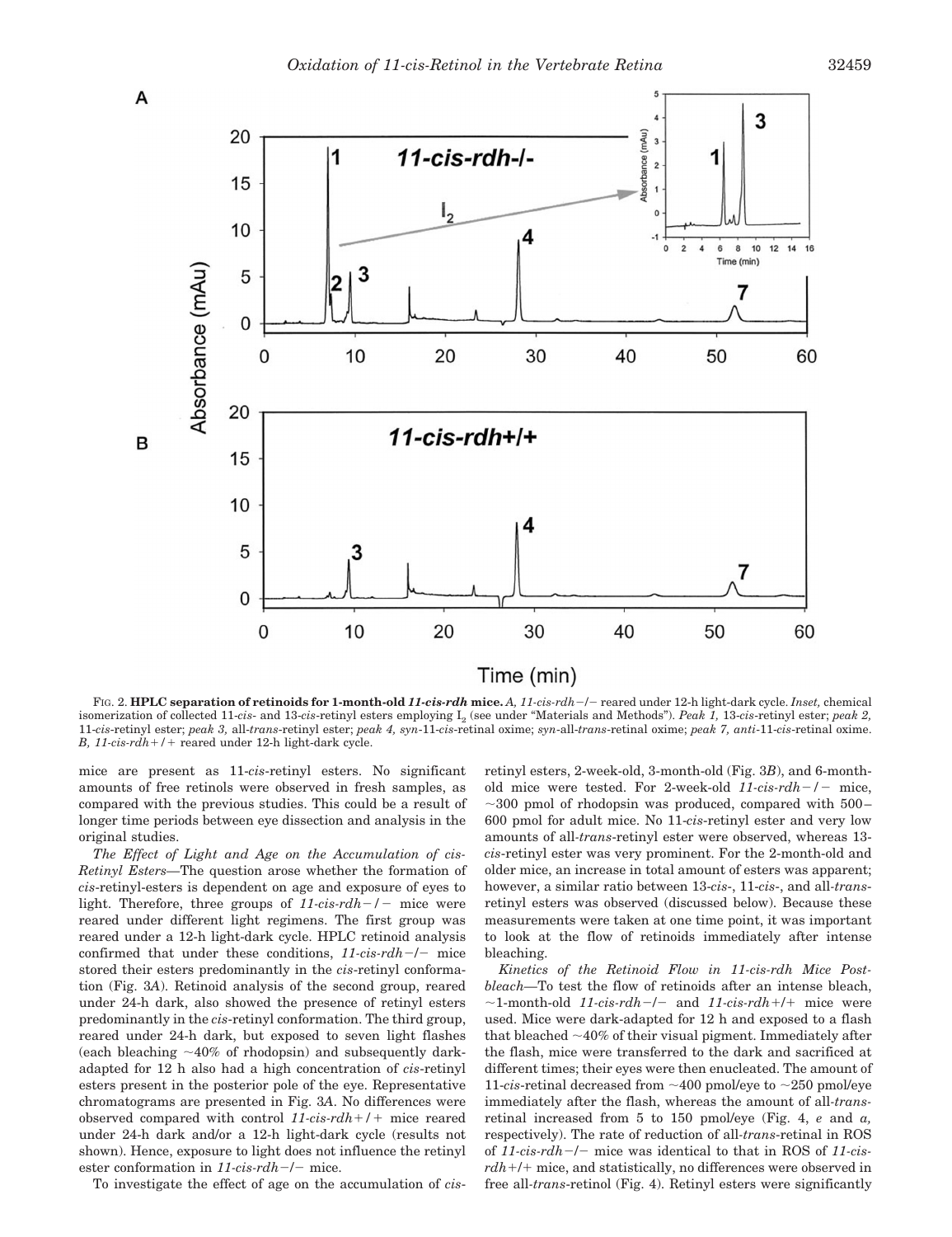FIG. 3. **HPLC separation of retinoids for 2-month-old** *11-cis-rdh* **mice.** *A,* 11-cis-rdh-/- reared under 24-h dark and exposed to seven flashes, each of which bleached  $\sim$ 40% of rhodopsin, at 1-h intervals and subsequently dark-adapted for 12 h (*top trace*); *11-cis-rdh-/-* reared under 24-h dark (*middle trace*); 11-cis-rdh-/- reared under a 12-h light-dark cycle and darkadapted for 12 h (*bottom trace*). *Peak 1,* 13 *cis*-retinyl ester; *peak 2,* 11-*cis*-retinyl ester; *peak 3,* all-*trans*-retinyl ester; *B,* 14-dayold  $11$ -cis-rdh $-/-$  (top panel) and 3-monthold 11-cis-rdh-/- reared under 24-h dark (*bottom panel*).





FIG. 4. **Kinetics of retinoid recovery in** *11-cis-rdh*-*/*- **and** *11-cis-rdh***/ mice.** Mice were reared under 12-h lightdark cycle. HPLC retinoid analysis was either before or after a flash that bleached 40% of the visual pigment. Photolyzed rhodopsin released all-*trans*-retinal (*a*), which was reduced to all-*trans*-retinol (*b*) and then transported to the RPE and esterified to retinyl esters (*c*). All-*trans*-retinol, or its derivative, was isomerized to 11-*cis*-retinol (*d*), which in turn, was oxidized to 11-*cis*-retinal (*e*). *Closed circles* represent *11-cis-rdh-/-* mice. The *gray line* represents data obtained from *11-cisrdh*-/- mice. *Error bars* indicate the standard error of the mean  $(n = 3)$ .

elevated  $(2-3-fold)$  in  $11-cis-rdh-/-$  mice, with the most noticeable difference being a higher concentration of *cis*-retinyl esters  $\left(\sim\!10\%$  in 11-*cis*-configuration,  $\sim\!60\%$  in 13-*cis*-configuration, and the rest as all-*trans*-retinyl esters) (Fig. 5). It appears that the higher concentration of esters could be accounted for by extra *cis*-esters, compared with *11-cis-rdh*-/ mice, the ester concentrations of which did not significantly fluctuate during dark adaptation after intense flash. Only slightly higher concentrations of *cis*-retinols were observed in *11-cis-rdh*/ mice as compared with *11-cis-rdh*-/- mice after the bleaching and subsequent dark recovery, indicating that an alternative 11-*cis*-RDH is less efficient in oxidizing 11-*cis*-retinol to 11-*cis*-retinal. Most importantly, the recovery of 11-*cis*retinal was indistinguishable between 11-cis-rdh-/- mice and *11-cis-rdh*-/- mice (Fig. 4). These results suggest that other enzymes, in addition to 11-*cis*-RDH, are responsible for the oxidation of 11-*cis*-retinol. Further characterization of this activity was necessary.

*Stereospecificity and Isomeric Preference of an Alternative RDH Activity Present in RPE Microsomes of 11-cis-rdh–/– Mice*—Mouse RPE microsomes from 11-cis-rdh-/- mice were used to establish isomeric preference and specificity of an alternative enzyme activity responsible for the production of 11-*cis*-retinal. Because the redox reactions are readily reversible, we used the reduction of retinals to retinols with radioactive dinucleotides in our assays, employing phase partition to separate the radioactive product (*e.g.* reduction of 11-*cis*-retinal to [15-3 H]11-*cis*-retinol) from the excess of radioactive dinucle-

otide substrate (38). The assay was independently verified by HPLC separation of retinoid substrates and products. Studies have shown that 11-*cis*-RDH has a higher affinity for 11-*cis*retinal and 13-*cis*-retinal than for 9-*cis*-retinal and all-*trans*retinal (18). In stereospecific assays, 11-*cis*-RDH uses *pro-S*-[4- 3 H]NADH to yield *pro-S*-[15-3 H]11-*cis*-retinol; hence, 11-*cis*-RDH displays dual *pro-S* stereospecificity. We tested *pro-S*-[4- <sup>3</sup>H]NADPH nucleotide substrate. For both  $11$ -cis-rdh<sup>-</sup>/- and *11-cis-rdh*-*/*- mice, no differences were found when *pro-S*-[4- 3 H]NADPH and all-*trans*-retinal in the presence or absence of excess NADH was used. Incubation with *pro-S*-[4-3 H]NADPH and all-*trans*-retinal in the absence of excess NADH resulted in 2.1 and 4.6 nmol/min/mg  $[{}^{3}H]$ retinol, whereas in the presence of excess NADH, no inhibition of [<sup>3</sup>H]retinol production was found (Fig. 6). This could result from undefined amounts of ROS membrane contamination containing *pro-S*-NADPH-specific all-*trans*-RDH (18, 39). Highly purified ROS membranes do not have *cis*-RDH activity, so all measured *cis*-RDH activity in our microsomal RPE fractions was derived from the RPE. Incubation of RPE protein fractions of  $11$ -*cis-rdh*-/- mice using *pro-S*-[4-3 H]NADPH with 9-*cis*-retinal or 11-*cis*-retinal produced  $\sim$ 0.3 nmol/min/mg [15<sup>-3</sup>H]9-*cis*-retinol or 0.2 nmol/min/mg [15-3 H]11-*cis*-retinol (confirmed by HPLC), respectively. In contrast, incubation of RPE protein fractions of  $11*cis*-rdh-/-$  mice with *pro-S*-[4-3 H]NADPH and 13-*cis*-retinal produced very little (0.01 nmol/min/mg), if any, [15-3 H]13-*cis*-retinol. NADH was a poor substrate for *11-cis-rdh*-/- RPE microsomal proteins, as was determined by direct assay with radioactive [<sup>3</sup>H]NADH and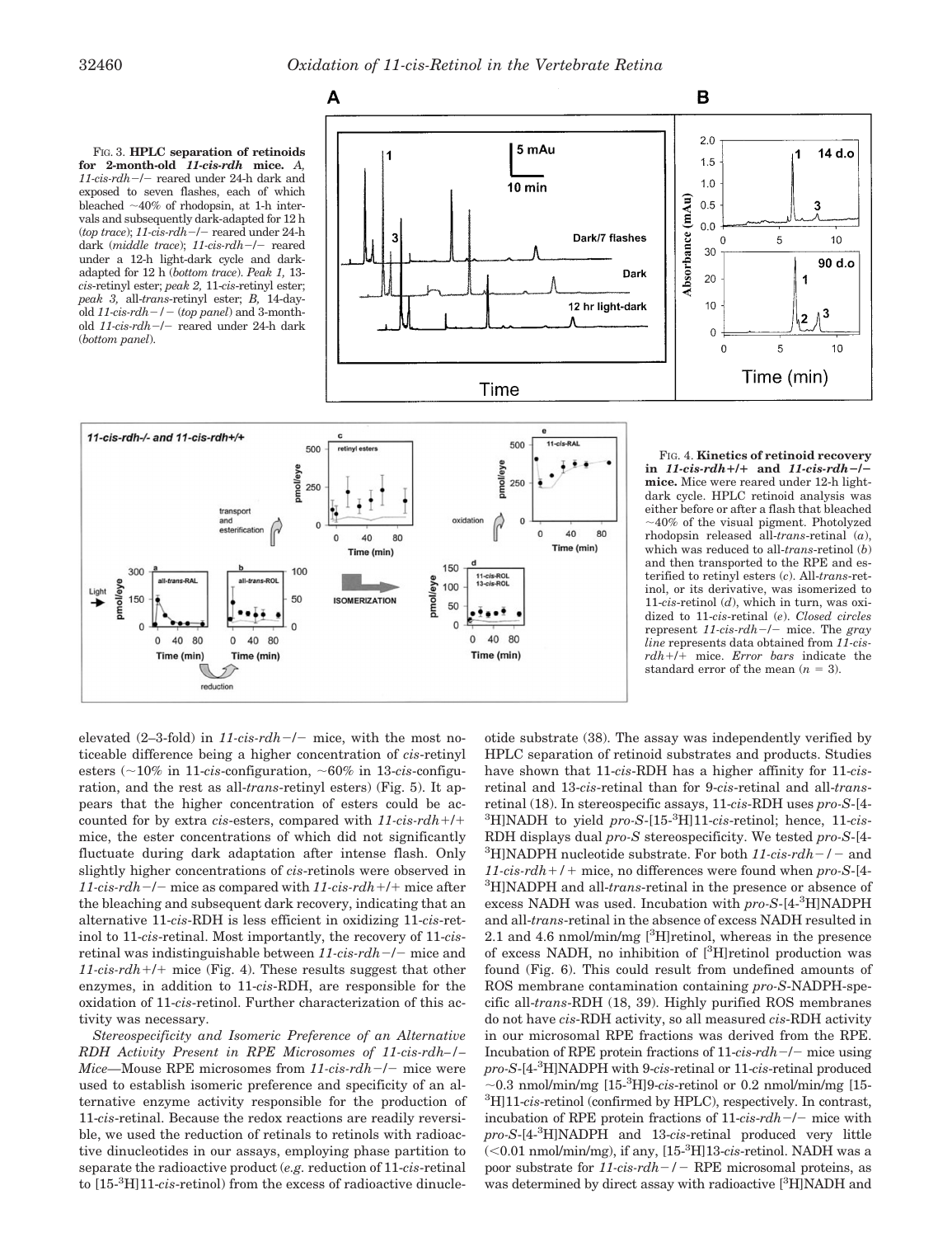by lack of inhibition of the [<sup>3</sup>H]NADPH-dependent reaction with cold excess of NADH (Fig. 6). RPE protein fractions of *11-cisrdh/* mice assayed with *pro-S*-[4-3 H]NADH and 9-*cis*-retinal, 11-*cis*-retinal, or 13-*cis*-retinal in the presence or absence of excess NADPH resulted in the formation of  $< 0.1$  nmol/min/mg [ 3 H]retinol. Incubating RPE protein fractions of wild-type mice with *pro-S*-[4-3 H]NADH and 9-*cis*-retinal, 11-*cis*-retinal, or 13-



FIG. 5. **Kinetics of retinyl esters in 11-***cis***-***rdh***/ mice.** Mice were reared under 12-h light-dark cycle. HPLC retinoid analysis was either before or after a flash that bleached  $\sim$ 40% of the visual pigment. Note the scaling on the *y* axis. *Error bars* indicate the standard error of the mean  $(n = 3)$ .

*cis*-retinal in the absence of excess NADPH, on the contrary, resulted in the formation of 1.2, 1.1, and 1.5 nmol/min/mg [<sup>3</sup>H]retinol, respectively, whereas with *pro-S*-[4-<sup>3</sup>H]NADPH, [<sup>3</sup>H]retinol production was much lower. Therefore, NADH-dependent reduction of 11-*cis*-retinal and 9-*cis*-retinal was significantly decreased in the RPE membranes from *11-cis-rdh/* mice.

Incubation of RPE protein fractions of  $11\text{-}cis\text{-}rdh$  – / – mice with *pro-R*-[4-<sup>3</sup> H]NADPH and 9-*cis*-retinal, 11-*cis*-retinal, or 13- $cis$ -retinal in the absence of excess NADH resulted in  $\sim 0.01$ nmol/min/mg [<sup>3</sup>H]retinol, whereas in the presence of excess NADH, [<sup>3</sup>H]retinol production seemed to be less. When RPE protein fractions of *11-cis-rdh*-*/*- mice were assayed with *pro-R*-[4-<sup>3</sup> H]NADH and 9-*cis*-retinal, 11-*cis*-retinal, or 13-*cis*retinal in the presence or absence of excess NADPH,  $\sim 0.1$ nmol/min/mg [3 H]retinol was formed, whereas in *11-cis* $rdh-/-$  mice only 0.05, 0.013, and 0.03 nmol/min/mg  $[^3H]$ retinol was obtained. Hence, *pro-R*-NADPH and *pro-R*-NADH activities were  $>$ 10 times lower (Fig. 7) in both  $11-cis\text{-}rdh$ <sup>-</sup>/and *11-cis-rdh*-*/*- mice, suggesting that no *pro-R*-specific enzyme is responsible for the alternative 11-*cis*-RDH activity. In conclusion, when using RPE protein fractions from *11-cis* $rdh-/-$  mice, 11-*cis*-retinal reduction was most efficient using  $pro-S$ -[4-<sup>3</sup>H]NADPH, resulting in  $\sim$ 0.2 nmol/min/mg [<sup>3</sup>H]retinol production, which is less efficient compared with RPE protein fractions of wild-type mice with *pro-S*-[4-3 H]NADH and 11-*cis*-retinal, resulting in  $\sim$  1.1 nmol/min/mg [<sup>3</sup>H]retinol.

In addition, we tested bovine RPE for possible soluble RDH activity. A bovine soluble RPE protein preparation was used because larger and more concentrated preparations could be obtained. Only very residual activity was found (Fig. 8), which cannot account for the alternative oxidation of retinols.

*Isomerization of All-trans-retinol to cis-Retinols in RPE Membranes from 11-cis-rdh*  $-/-$  *Mice*—As mentioned in the Introduction, 11-*cis*-RDH was first identified by immunoprecipitation with RPE65, a protein thought to be involved in the isomerization of all-*trans* retinol to 11-*cis*-retinol. This sug-

FIG. 6. **Relative RDH activity in the RPE of** *11-cis-rdh*-**/**- **and** *11-cis-rdh***/ mice with** *pro***-***S***-[4-3 H]NAD(P)H and geometric isomers of retinals.** The assay was carried out for 50 min at 34–37 °C using the phase partition assay as described under "Materials and Methods." All-*trans*-retinal (*A*), 11-*cis*-retinal (*B*), 9-*cis*-retinal (*C*), and 13-*cis*-retinal (*D*) were used as substrates. Indicated is the amount of the corresponding [3 H]retinol isomer formed (confirmed by HPLC; see under "Materials and Methods") in nmol/ min/mg of protein.

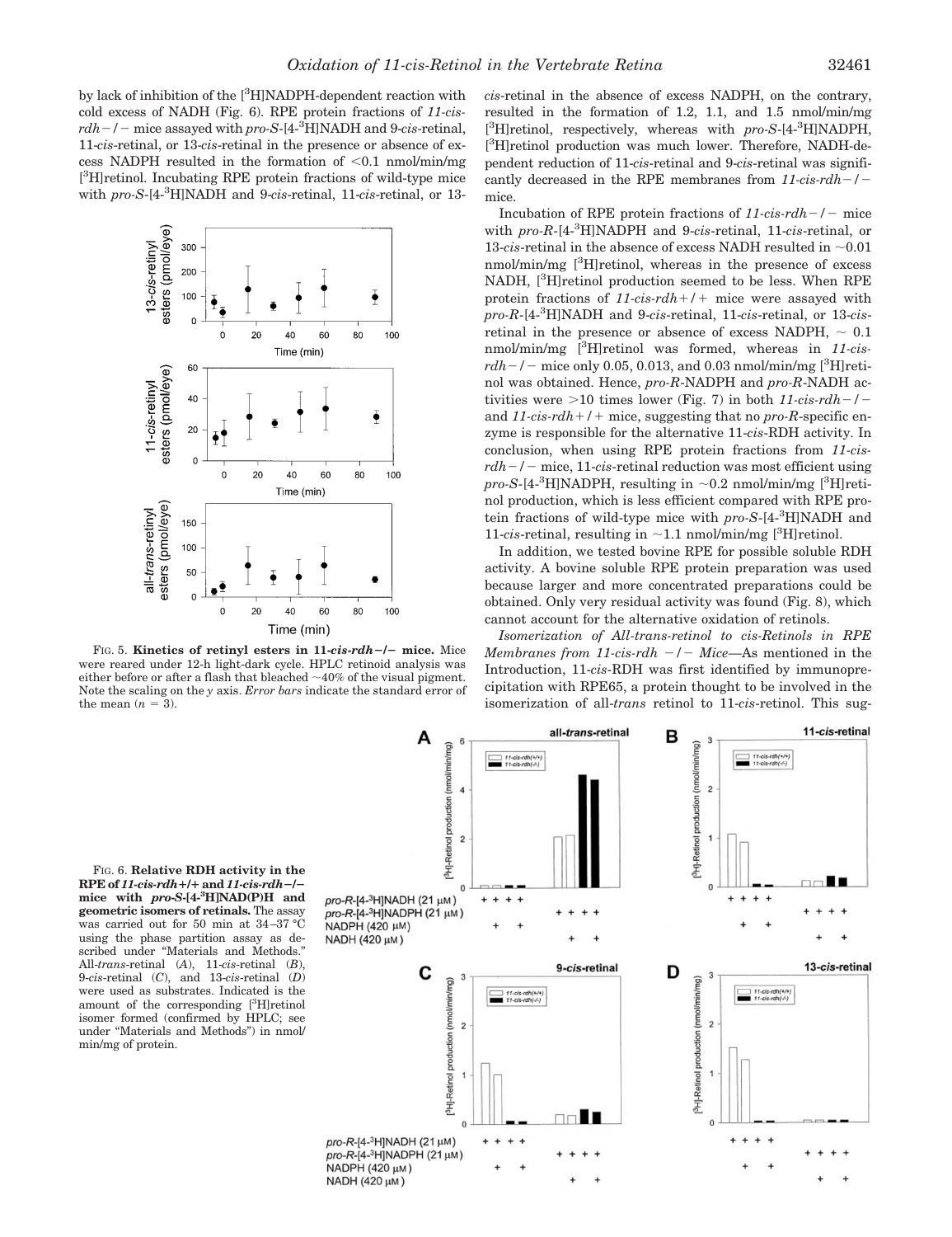FIG. 7. **Relative RDH activity in the RPE of** *11-cis-rdh*-**/**- **and** *11-cis-rdh***/ mice with** *pro-R***-[4-3 H]NAD(P)H and geometric isomers of retinals.** The assay was carried out for 50 min at 34–37 °C using the phase partition assay as described under "Materials and Methods." All-*trans*-retinal (*A*), 11-*cis*-retinal (*B*), 9-*cis*-retinal (*C*), and 13-*cis*-retinal (*D*) were used as substrates. Indicated is the amount of the corresponding [3 H]]retinol isomer formed in nmol/min/mg of protein.





FIG. 8. **Relative RDH activity in the cytosol of bovine RPE with** *pro-R***-[4-3 H]NAD(P)H or** *pro-S***-[4-<sup>3</sup> H]NAD(P)H and geometric isomers of retinals.** The assay was carried out for 40 min at 33–37 °C using the phase partition assay as described under "Materials and Methods." *A, pro-R*-[4-<sup>3</sup> H]NAD(P)H. *B, pro-S*-[4-<sup>3</sup> H]NAD(P)H. Indicated is the amount of the corresponding [<sup>3</sup>H]]retinol isomer formed in nmol/min/mg of protein.

gested that 11-*cis*-RDH might closely interact with the protein(s) that catalyzes isomerization. It was therefore important to determine whether isomerization is affected in the RPE microsomes of 11-cis-rdh-/- mice. We adapted an isomerase assay, described previously, (35–37) for bovine RPE, to measure the isomerase activity in mouse RPE microsomes. After

isolating RPE microsomes from mice, isomerization was performed in the presence of CRALBP according to previously published procedures (35–37). The results showed that, indeed, isomerization to 11-*cis*-retinol still takes place in the RPE microsomes of 11-cis-rdh-/- mice; however, the data obtained furthermore suggest that isomerization occurs at a reduced rate in 11-cis-rdh-/- mice compared with  $11$ -cis-rdh+/+ mice (Fig. 9).

#### DISCUSSION

*Accumulation of 11-cis-Retinyl Esters in 11-cis-rdh/ mice—*Accumulation of 13-*cis*-retinoids in RPE of *11-cis* $rdh-/-$  mice is, to our knowledge, the first example of a significant presence of this isomer in the vertebrate system. A low difference in free energy between all-*trans*-retinol and 13 *cis*-retinol ( $\Delta G = -1$  kcal) leads to spontaneous formation of 13-*cis*-retinol, and therefore, trace amounts of 13-*cis*-retinoids are frequently found in all biological samples in which all*trans*-retinoids are present. In  $11$ -cis-rdh- $/$ - mice, the phenomenon is different because there is a highly significant accumulation of 13-*cis*-retinyl esters (100 pmol/eye) in the RPE, a much higher level than the trace amounts observed in *11-cis* $rdh+1$  mice (5 pmol) (Fig. 2).  $11\text{-}cis\text{-}rdh-1$  mice also accumulate significant amounts of 11- $cis$ -retinyl esters ( $\sim$ 30-50 pmol/eye), which are present only in trace amounts in *11-cisrdh*-*/*- mice. This accumulation does not consequently results from light conditions to which these  $11\text{-}cis\text{-}rdh$  – / – animals were exposed to (Fig. 3), suggesting that some thermodynamic equilibrium governs this process and that 11-*cis*-retinol is not derived from a default pathway during the regeneration of photoisomerized chromophore but rather from a constitutive activity of RPE in  $11 \text{-} c$ is- $rdh$ <sup>-</sup>/- mice. We could not exclude the possibility that *in vivo* spontaneous isomerization occurs. This could be due to an accumulation of all-*trans*-retinol. However, in another set of experiments, we looked at the accumulation of *cis*-retinoids as a function of age. 13-*cis*-Retinyl esters were present in all tested ages from 14 days to 6 months. Only in very young mice (14 days old) were 11-*cis*-retinyl esters absent (Fig. 3*B, top*). Spontaneous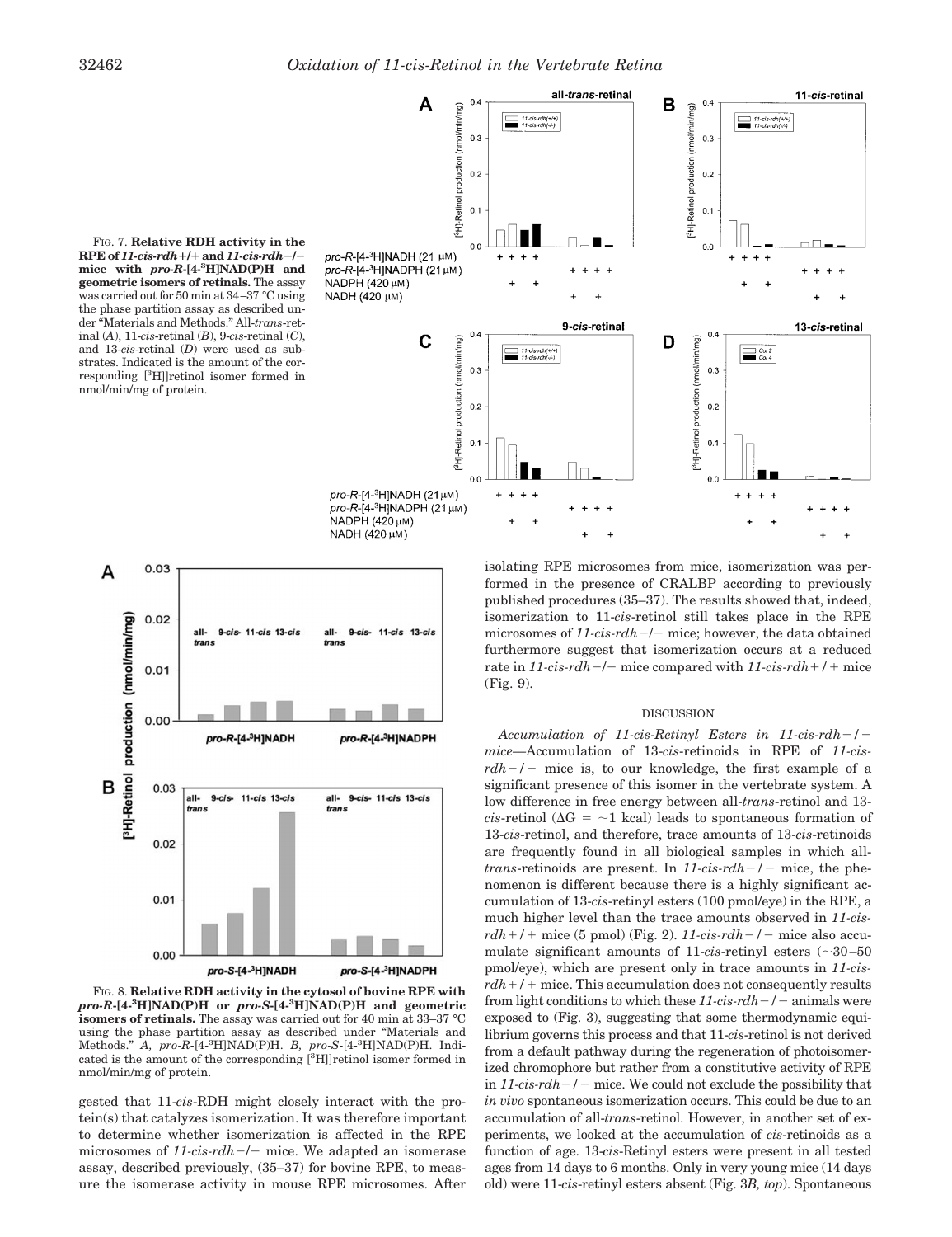

FIG. 9. **Isomerization to 11-***cis***-retinol remains active in** *11-cisrdh***/ mice.** Mouse RPE microsomes were prepared as described under "Materials and Methods." Approximately  $20-40 \mu$ g of protein (40  $\mu$ l) was added to a solution of 1% bovine serum albumin, 1 mM ATP, 15  $\mu$ M apo-rCRALBP, and 50 mM bis-tris-propane, pH 7.5, to a final volume of 220  $\mu$ l. The reaction was incubated by addition of 0.5  $\mu$ l of all-*trans*retinol in dimethylformamide (4 mM stock) for 2 h at 37 °C. Retinoids were extracted through addition of 300  $\mu$ l of MeOH and 200  $\mu$ l of hexane and analyzed by HPLC, as described under "Materials and Methods." *Arrows 1* and *2* indicate elution of 11-*cis*-retinol and 13*-cis*retinol, respectively. The *top trace* shows reduced production of 11-*cis*retinol in *11-cis-rdh-/-* mice under identical conditions compared with *11-cis-rdh*-*/*- mice RPE (*bottom trace*).

*in vivo* formation of 13-*cis*-retinoids is very unlikely in these animals because only trace amounts of all-*trans*-retinoids are present. Another argument against the idea of spontaneous isomerization is the fact that in mice with a targeted disruption of the RPE65 gene, a huge accumulation of all-*trans*-retinyl esters does not lead to formation of 13-*cis*-retinyl esters *in vivo* and *in vitro* (11). Around 14 days after birth, rhodopsin is produced at a very high rate, as ROSs elongate and 50–75% of the adult rhodopsin content is present (data not shown). It is possible that 11-*cis*-retinyl esters are quickly hydrolyzed and used to regenerate newly synthesized rhodopsin. With aging, when the synthesis of rhodopsin is balanced by phagocytosis, a large fraction of the chromophore bound to opsin is recycled; thus, the demand for *de novo* synthesis of 11-*cis*-retinal is lowered. In adult *11-cis-rdh* mice, the production of 11-*cis*-isomer keeps up with the demand for this isomer, because the rate of rhodopsin regeneration is unaffected in these animals (23) (Fig. 4*e*).

In previous studies, formation of 13-*cis*-retinol was observed in dissected eyes (23). In dark-adapted animals, using freshly dissected eyes, we were not able to observe this retinoid in significant amounts. Therefore, it is possible that 13-*cis*-retinol observed in the previous studies was a result of hydrolysis of the esters during the processing of these samples. Lack of accumulation of *cis*-retinols could be explained by low affinity of retinoid-binding proteins to retinols as compared with aldehydes (40) and powerful lecithin: retinol acyl transferase activity in RPE (35, 37, 41). After bleaching, there is a  $\sim 30\%$ elevation of *cis*-retinols (Fig. 4*d*), most likely resulting from lowered oxidation capacity of 11-cis-rdh-/- RPE membranes, before rhodopsin is fully regenerated, retinols are re-esterified, and normal *cis*-retinol concentrations are re-established again.

*Utilization of cis-Retinyl Esters—*Isomerization of all-*trans*-

retinol to 11-*cis*-retinol requires  $\Delta G = -4$  kcal (2). One model concerning the isomerization step in the retinoid cycle assumes that the hydrolysis of retinyl esters provide the excess energy necessary for the isomerization process (42, 43). It has been hypothesized that potent inhibition by *cis*-retinols prevents isomerization of all-*trans*-retinyl esters (44). This model is, however, inadequate to explain the formation of *cis*-retinoids in RPE of  $11\text{-}cis\text{-}rdh$  –  $/$  mice (Fig. 2); thus, other models that would explain this perturbed isomerization system by lack of 11-*cis*-RDH should be considered.

McBee *et al.* have proposed that light provides the input of energy for both formation of MII and rhodopsin regeneration. The action of light is a two-step process: first, energy  $(~35$ kcal/mol) (reviewed in Ref. 2) is absorbed by the chromophoreopsin complex, allowing consequent changes in the rhodopsin conformation and the hydrolysis of the photoisomerized chromophore all-*trans*-retinal; second, exothermic formation of rhodopsin from opsin and 11-*cis-*retinal is regenerated through the retinoid cycle  $(\sim 10$  kcal/mol). Re-formation of rhodopsin would allow the unfavorable isomerization reaction to overcome the needed  $\Delta G$  = +4 kcal/mol by moving retinoids from one step of the reaction to another by mass action. Binding of 11-*cis*-retinal to CRALBP would drive the isomerization/oxidation process, providing  $8-10$  kcal/mol based on the relation between  $\Delta G$  and  $K_d$ . A lack of acceptor for the isomerization process would halt isomerization observed in RPE microsomes (35). This explanation is also consistent with the observation that when CRALBP is replaced with cellular retinol-binding protein, a retinoidbinding protein with different specificities, enzymatic formation of 13-*cis*-retinol was observed (4). In  $11$ -*cis-rdh* $-/-$  mice, inefficient oxidation could perturb the isomerization system, leading to accumulation of 13-*cis*-retinoids, as dictated *in vivo* by equilibrium constants between binding proteins, slower oxidation, and lecithin:retinol acyl transferase and hydrolase activities toward different isomers. It is unclear from our studies whether 13-*cis*-retinyl esters could be utilized for the conversion to 11-*cis*-retinol/retinal. Most likely, double isomerization around C <sup>13</sup> to form the *trans*-configuration around this bond and C <sup>11</sup> to form the *cis*-configuration around this bond would not be energetically feasible. Therefore, we favor the idea that all-*trans*-retinyl-esters, through an as yet unconfirmed intermediate (a carbocation intermediate has been postulated in the most recent studies (4)), is the substrate for further formation of 11-*cis*-retinol.

Other transgenic animals in which genes encoding proteins thought to play a role in the retinoid cycle are disrupted include CRALBP (45), cellular retinol-binding protein type 1 (CRBPI) (46), ABCR (47), interphotoreceptor retinoid-binding protein (IRBP) (31, 48, 49), and RPE65 (10) knockout mice (reviewed in Ref. 50). In addition to  $11$ -cis-rdh-/- mice, ABCR and CRALBP knockout mice were reported to have delayed dark adaptation. Recently, more compelling evidence has emerged indicating that mutations in some of the genes encoding proteins with a function in the retinoid cycle result in a more severe retinal pathology in humans compared with mice. For example, in  $abc - / -$  mice that are lacking ABCR (which is believed to function as an outwardly directed flippase for *N*retinylidene-PE (51, 52)), no RPE cell enlargement or degeneration, as is evident in advanced Stargardt's disease, was present. Furthermore, photoreceptor degeneration developed slowly in  $abc - / -$  mice. Another example is  $cralbp - / -$  mice, which show little or no reduction in the number of photoreceptor cells, whereas mutations in the CRALBP gene in humans are found to be associated with autosomal recessive retinitis pigmentosa and retinitis punctata albescens (53–55). Finally,  $11$ -cis- $rdh$ <sup>-</sup>/- mice display normal dark adaptation kinetics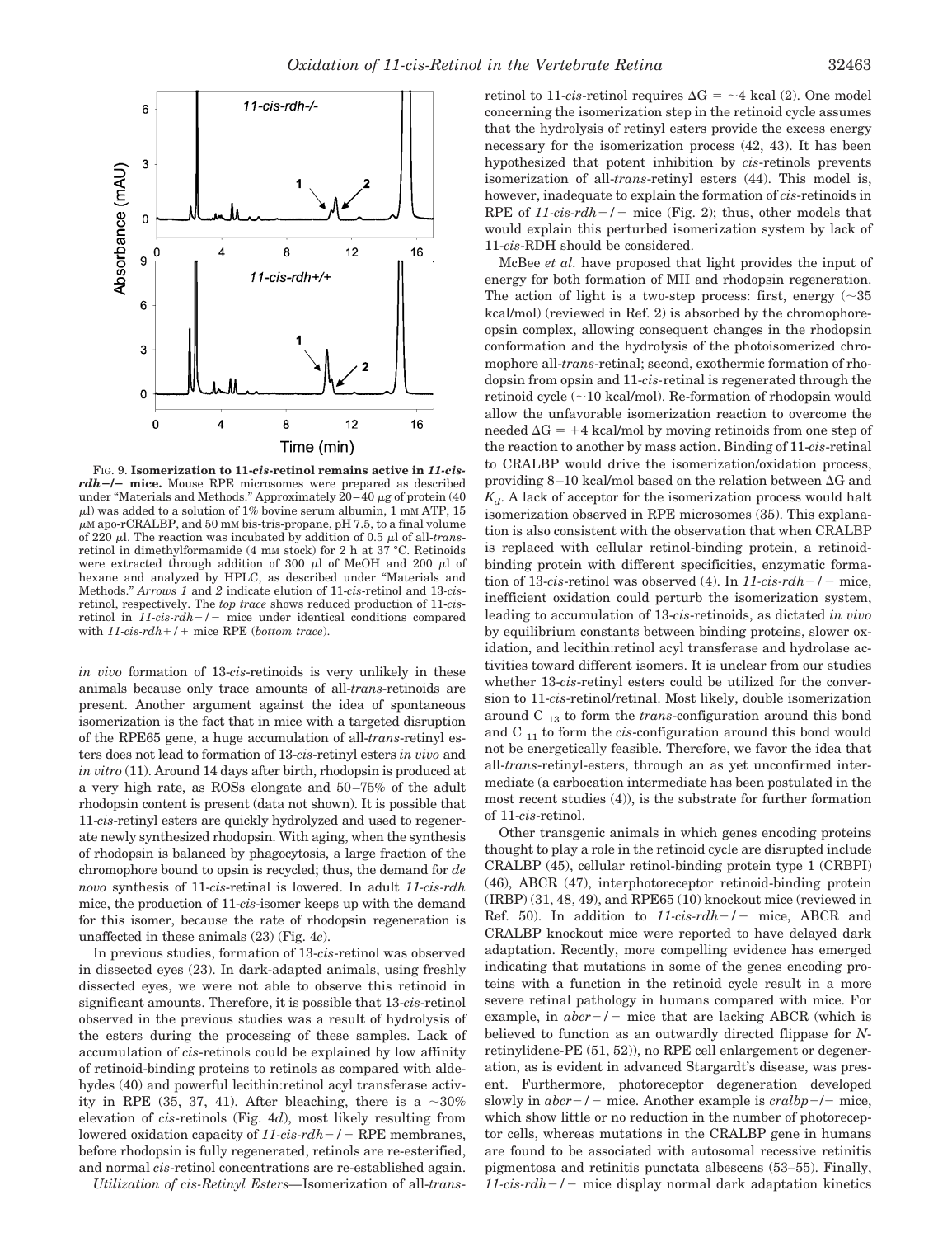at bleaching levels under which patients suffering from fundus albipunctatus display slower dark adaptation. Additionally, in the fundus of  $11\text{-}cis\text{-}rdh$  –  $/$  mice, no punctata typical for fundus albipunctatus are present. A question arises as to what causes the more severe outcome for humans. One theory suggests that complete absence of proteins, which is the case in most mouse knockout models, is less deleterious than the continual production of mutant proteins, which can be toxic, as is the case in most human cases. Another explanation might be that, contrary to humans, mice are night animals with eyes adapted to dim light vision in which the compensatory mechanisms may be much more evolved than in humans, resulting in less pronounced retinal pathology. Further research is needed to explore this possibility.

*11-cis-rdh/ Mice: A Model for Human Fundus Albipunctatus—*Mutations in the *RDH5* gene in humans have been associated with a night blindness disease called fundus albipunctatus (56). Several mutations have been identified (20–22, 57–61), and longer follow-ups of the progress of the disease and more careful electroretinogram testing have showed that the disease is not stationary as originally thought; instead, these studies show a slow deterioration of vision and photoreceptor degeneration (60).

Recently, we extensively studied the consequences of a lack of 11-*cis*-RDH in a family with fundus albipunctatus. An Arg-157 to Trp mutation in the *RDH5* gene that replaces an amino acid residue conserved among short-chain alcohol dehydrogenases causes destabilization of the enzyme and its inactivation. Physiological tests revealed delayed resensitization of rod and, even more profoundly, cone photoreceptor cells following full bleaches. Cones showed a biphasic recovery with an initial rapid component and an elevated final threshold. It is unclear whether this observation is related to a recently reported complex between the photoisomerization protein RGR and 11-*cis*-RDH (30). Under these conditions, RGR could be involved in photoregeneration that support cones, whereas rods are saturated. At lower bleaching levels, normal rod recovery is observed following 0.5% bleaching and abnormal slow recovery following bleaches in the 2–12% range. These intermediate bleaches showed a rapid partial recovery of rods with a transitory plateau. Pathways in addition to 11-*cis*-RDH likely provide 11-*cis*-retinal for both rods and cones and can maintain normal kinetics of visual recovery, but only under certain constraints they are less efficient for cone than rod function (22, 62). Additional biochemical assays using specifically  $[{}^{3}H]$ labeled dinucleotides pointed out the existence of an alternative oxidizing system for the production of 11-*cis*-retinal. The *11*  $cis$ - $rdh$  –  $/$  – mice are an interesting model of fundus albipunctatus; however, they show some striking differences. The electroretinograms show only a delay in dark adaptation after 50% bleach (23). Unfortunately, no biochemical data are available yet for human donor eyes with this disease to analyze whether there is any abnormal accumulation of retinoids in these patients, as we observed in mice. The most important observation from both animal and human studies on 11-*cis*-RDH defects is that there are alternative mechanisms (enzymes) present that allow production of 11-*cis*-retinal. However, these enzymes have not been yet characterized at the molecular level.

At high bleaching levels, RGR may be one of the alternative pathways playing an important role in production of 11-*cis*retinal. Because in this reaction all-*trans*-retinal is directly converted to 11-*cis*-retinal, no oxidation step is needed. This route could support an alternative method of 11-*cis*-retinal generation, but only if light is continuously present. In the case of a pulse of illumination, this pathway is not likely to be involved; however,  $11\text{-}cis\text{-}rdh$  / - mice submitted to flash were still able to regenerate rhodopsin. Therefore, another alternative oxidoreductase must be present.

*Characterization of a Novel Dehydrogenase Involved in Oxidation of 11-cis-Retinol—cis*-RDH activity in *11-cis-rdh*-*/*- RPE preparations is *pro-S*-[4-3 H]NADH-dependent. This *pro-S*-[4-3 H]NADH dependence and retinoid substrate specificity are also similar to those reported in bovine RPE microsomes, in which 13-*cis*-retinal is best utilized (18). In  $11$ -*cis-rdh*-/- RPE microsomes, activities for 9-*cis*-retinal, 11-*cis*-retinal, and 13 *cis*-retinal can also be observed with *pro-S*-[4-3 H]NADH, although they are very minor compared with those in 11-*cisrdh*+/+ animals. In contrast, 11-cis-rdh-/- mice are clearly able to reduce 9-*cis*-retinal and 11-*cis*-retinal with *pro-S*-[4- 3 H]NADPH at an increased rate compared with *pro-S*-[4- 3 H]NADH. However, this is not observed for 13-*cis*-retinal with *pro-S*-[4-3 H]NADPH. In addition, there are trace but detectable activities with *pro-R*-[4-<sup>3</sup> H]NAD(P)H and all four retinal isomers, and no differences in activity can be distinguished between the *11-cis-rdh* - / - and *11-cis-rdh* + / + animals. These lower activities toward 9-*cis*-retinol and 11-*cis*-retinol activities in  $11$ -*cis-rdh-/-* animals are probably sufficient to maintain the retinal retinoid flow but with less efficiency (22, 23). Although bovine RPE cytosol has been carefully prepared by ultracentrifugation in the presence of  $Mg^{2+}$  and  $Ca^{2+}$  and filtration through a  $0.22 \mu m$  filter, there is only very residual activity (Fig. 8) detected with *pro-S*-[4-3 H]NADH, showing the same retinoid substrate specificity as in RPE microsomes (18). These results suggest that the soluble enzymes are not likely to be responsible for a significant contribution to 11-*cis*-retinol oxidation in the RPE cytosol. All-*trans*-RDH activity is detected in both 11-*cis-rdh* +/+ and 11-*cis-rdh* -/- RPE membranes in a *pro-S*-[4-3 H]NADPH-dependent manner, and are most likely a result of ROS contamination during the RPE microsomal preparations (18, 63).

As the chromophore regeneration capacity in *11-cis-rdh/* mice is only mildly affected, it was rather surprising to find that 11-*cis*-retinol oxidation was reduced at least 5-fold in the RPE of these animals. This could be easily explained if other steps in the retinoid cycle are rate-limiting. Interestingly, reduction of all-*trans*-retinal in ROS has been proposed to be the rate-limiting step in the retinoid cycle (31, 32). This is also supported by the fact that disruption of 11-*cis*-RDH produced only a modest accumulation of *cis*-retinols after an intense bleach (Fig. 4); in  $11$ -cis-rdh  $-/-$  mice, the rate of 11-cis-retinol oxidation is comparable to other rate-limiting steps. An alternative explanation might be that the procedure employed to isolate RPE membranes results in reduced activity of the alternative enzyme.

Napoli and co-workers (64) have reported on the cloning of a member of the short-chain alcohol dehydrogenase family termed CRAD2. CRAD2 has steroid 3- and 17-dehydrogenase and *cis/trans*-retinol catalytic activities. Although the enzyme is expressed predominantly in liver, CRAD2 transcripts were also found in the RPE (64). Our intensive characterization of the alternative enzyme involved in the oxidation reaction of 11-*cis*-retinol is very useful in eliminating CRAD2 as a major contributor to the 11-*cis*-RDH activity in the RPE because in contrast to the NAD-preferring CRAD2  $(\sim 10$ -fold preference), the alternative 11-*cis*-RDH prefers NADP.

In summary, these results provide a detailed characterization of a mouse model of the human disease fundus albipunctatus. They point out the importance of 11-*cis*-RDH in keeping the balance between different components of the retinoid cycle. Lack of 11-*cis*-RDH perturbs these relationships and leads to accumulation of *cis*-retiniods, and in particular, it is likely the